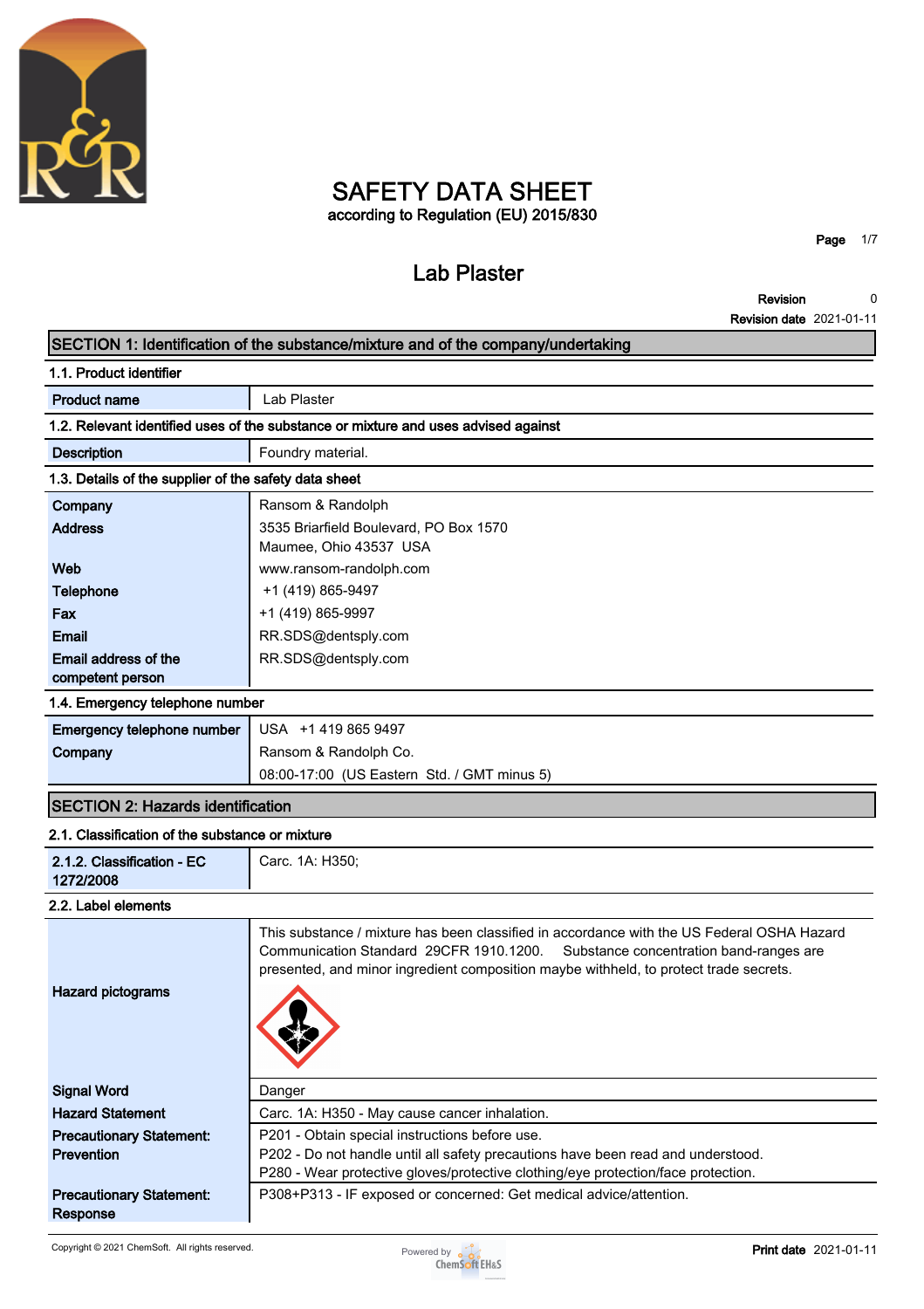| 2.2. Label elements                                      |                                                                        |  |
|----------------------------------------------------------|------------------------------------------------------------------------|--|
| <b>Precautionary Statement:</b><br><b>Storage</b>        | P405 - Store locked up.                                                |  |
| <b>Precautionary Statement:</b><br><b>Disposal</b>       | P501 - Dispose of contents/container to local and national regulations |  |
| 2.3. Other hazards                                       |                                                                        |  |
| <b>Other hazards</b>                                     | Product contains crystalline silica.                                   |  |
| <b>Further information</b>                               |                                                                        |  |
|                                                          | Not applicable. PBT and vPvB assessment.                               |  |
| <b>SECTION 3: Composition/information on ingredients</b> |                                                                        |  |

#### **3.2. Mixtures**

#### **EC 1272/2008**

| <b>Chemical Name</b>                       | Index No. | CAS No.    | EC No.    | <b>REACH Registration</b><br><b>Number</b> | Conc.<br>$(\%w/w)$ | Classification                               |
|--------------------------------------------|-----------|------------|-----------|--------------------------------------------|--------------------|----------------------------------------------|
| Calcium sulfate (Plaster of Paris)         |           | 26499-65-0 |           |                                            | $90 - 100\%$       |                                              |
| silica (cristobalite conc. $\ge$ /= 1.0 %) |           | 14464-46-1 | 238-455-4 |                                            |                    | 0 - 0.5% Carc. 1A: H350; STOT RE 1:<br>H372: |

#### **Further information**

**Full text for all Risk Phrases mentioned in this section are displayed in Section 16.**

#### **SECTION 4: First aid measures**

## **4.1. Description of first aid measures**

| Inhalation                                                                      | Move the exposed person to fresh air.                                           |  |
|---------------------------------------------------------------------------------|---------------------------------------------------------------------------------|--|
| Eye contact                                                                     | Rinse immediately with plenty of water for 15 minutes holding the eyelids open. |  |
| <b>Skin contact</b>                                                             | Wash with soap and water.                                                       |  |
| Ingestion                                                                       | Drink 1 to 2 glasses of water. DO NOT INDUCE VOMITING.                          |  |
| 4.2. Most important symptoms and effects, both acute and delayed                |                                                                                 |  |
| Inhalation                                                                      | May cause irritation to respiratory system.                                     |  |
| Eye contact                                                                     | May cause irritation to eyes.                                                   |  |
| <b>Skin contact</b>                                                             | May cause irritation to skin.                                                   |  |
| Ingestion                                                                       | May cause irritation to mucous membranes.                                       |  |
| 4.3. Indication of any immediate medical attention and special treatment needed |                                                                                 |  |
| Inhalation                                                                      | Seek medical attention if irritation or symptoms persist.                       |  |
| Eye contact                                                                     | Seek medical attention if irritation or symptoms persist.                       |  |
| <b>Skin contact</b>                                                             | Seek medical attention if irritation or symptoms persist.                       |  |
| Ingestion                                                                       | Seek medical attention if irritation or symptoms persist.                       |  |
| <b>SECTION 5: Firefighting measures</b>                                         |                                                                                 |  |

#### **5.1. Extinguishing media**

|                                                            | Use extinguishing media appropriate to the surrounding fire conditions. |  |  |
|------------------------------------------------------------|-------------------------------------------------------------------------|--|--|
| 5.2. Special hazards arising from the substance or mixture |                                                                         |  |  |
|                                                            | Burning produces irritating, toxic and obnoxious fumes.                 |  |  |

#### **5.3. Advice for firefighters**

**Self-contained breathing apparatus. Wear suitable protective clothing.**

#### **SECTION 6: Accidental release measures**

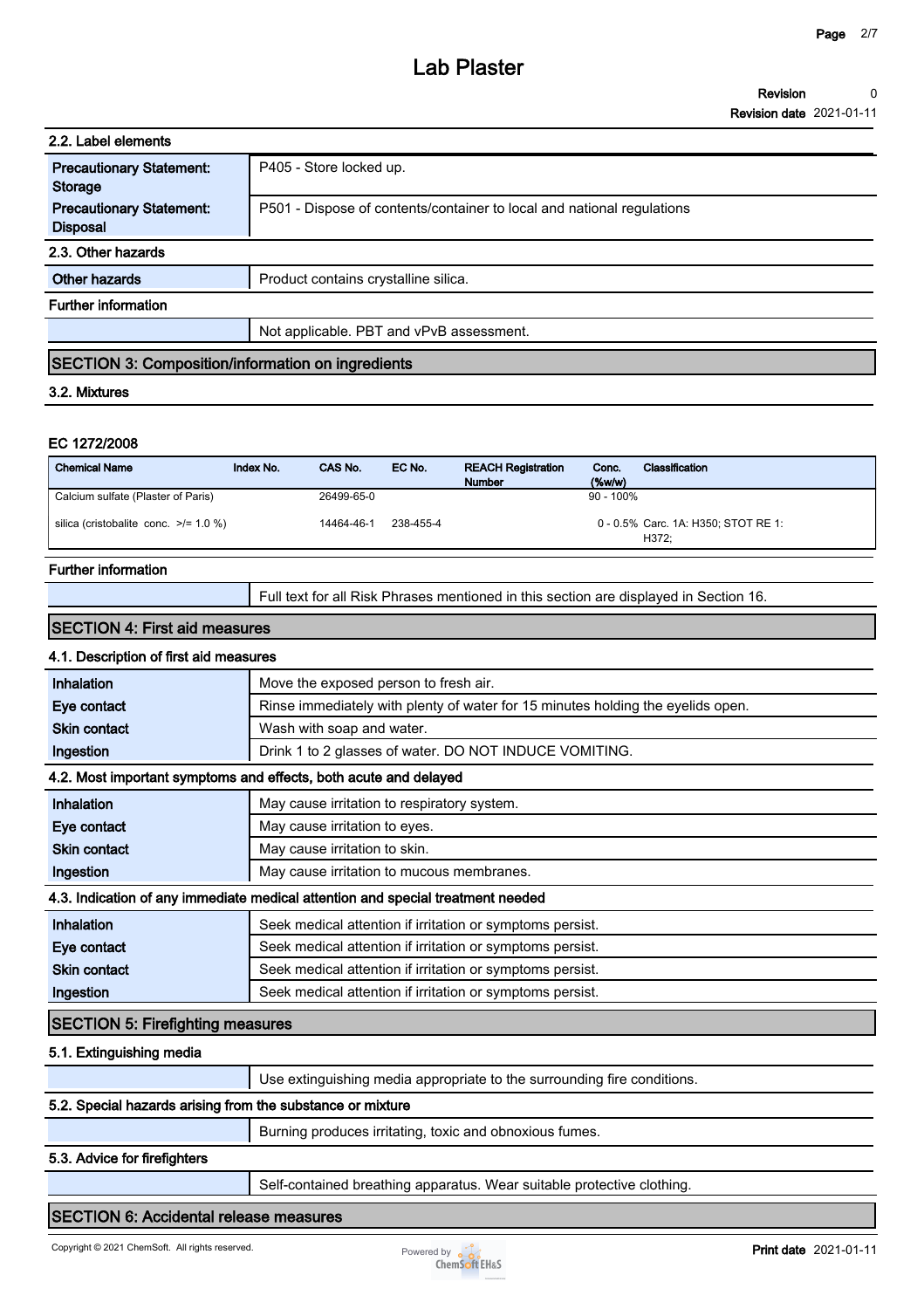#### **Revision 0**

**Revision date 2021-01-11**

#### **6.1. Personal precautions, protective equipment and emergency procedures**

|                                                                   | o. i. Personal precaduloris, protective equipment and emergency procedures                                                                        |  |
|-------------------------------------------------------------------|---------------------------------------------------------------------------------------------------------------------------------------------------|--|
|                                                                   | Avoid raising dust. Wear suitable respiratory equipment when necessary.                                                                           |  |
| 6.2. Environmental precautions                                    |                                                                                                                                                   |  |
|                                                                   | No environmental requirements.                                                                                                                    |  |
| 6.3. Methods and material for containment and cleaning up         |                                                                                                                                                   |  |
|                                                                   | Avoid raising dust. Clean the area using a vacuum cleaner. Transfer to suitable, labelled<br>containers for disposal.                             |  |
| 6.4. Reference to other sections                                  |                                                                                                                                                   |  |
|                                                                   | See section [2, 8 & 13] for further information.                                                                                                  |  |
| <b>SECTION 7: Handling and storage</b>                            |                                                                                                                                                   |  |
| 7.1. Precautions for safe handling                                |                                                                                                                                                   |  |
|                                                                   | Avoid raising dust. Ensure adequate ventilation of the working area. In case of insufficient<br>ventilation, wear suitable respiratory equipment. |  |
|                                                                   | Do not eat, drink or smoke in areas where this product is used or stored. Wash hands after<br>handling the product.                               |  |
| 7.2. Conditions for safe storage, including any incompatibilities |                                                                                                                                                   |  |
|                                                                   | Keep containers tightly closed.                                                                                                                   |  |
| 7.3. Specific end use(s)                                          |                                                                                                                                                   |  |
|                                                                   | Foundry material.                                                                                                                                 |  |
| <b>SECTION 8: Exposure controls/personal protection</b>           |                                                                                                                                                   |  |

## **8.1. Control parameters**

| exposure limits - calcium sulfate - 10 mg/m3 TWA ACGIH TLV (inhalable fraction); 5 mg/m3 8 hr<br>-TWA PEL (respirable fraction).                                                         |
|------------------------------------------------------------------------------------------------------------------------------------------------------------------------------------------|
| all respirable crystalline silica - sum of all types - quartz + cristobalite TWA PEL OSHA (respirable<br>fraction) $0.050$ mg/m3<br>Action Level OSHA (respirable fraction) 0.025 mg/m3. |

### **8.1.1. Exposure Limit Values**

| Calcium sulfate (Plaster of Paris) | WEL 8-hr limit ppm: -         | WEL 8-hr limit mg/m3: -      |
|------------------------------------|-------------------------------|------------------------------|
|                                    | WEL 15 min limit ppm: -       | WEL 15 min limit mg/m3: -    |
|                                    | WEL 8-hr limit mg/m3 total 10 | WEL 15 min limit mg/m3 total |
|                                    | inhalable dust:               | inhalable dust:              |
|                                    | WEL 8-hr limit mg/m3 total 4  | WEL 15 min limit mg/m3 total |
|                                    | respirable dust:              | respirable dust:             |

#### **8.2. Exposure controls**

| 8.2.1. Appropriate engineering<br>controls | Ensure adequate ventilation of the working area.                                        |
|--------------------------------------------|-----------------------------------------------------------------------------------------|
| 8.2.2. Individual protection<br>measures   | Protective clothing.                                                                    |
| Eye / face protection                      | In case of splashing, wear:. Approved safety goggles. safety glasses with side-shields. |

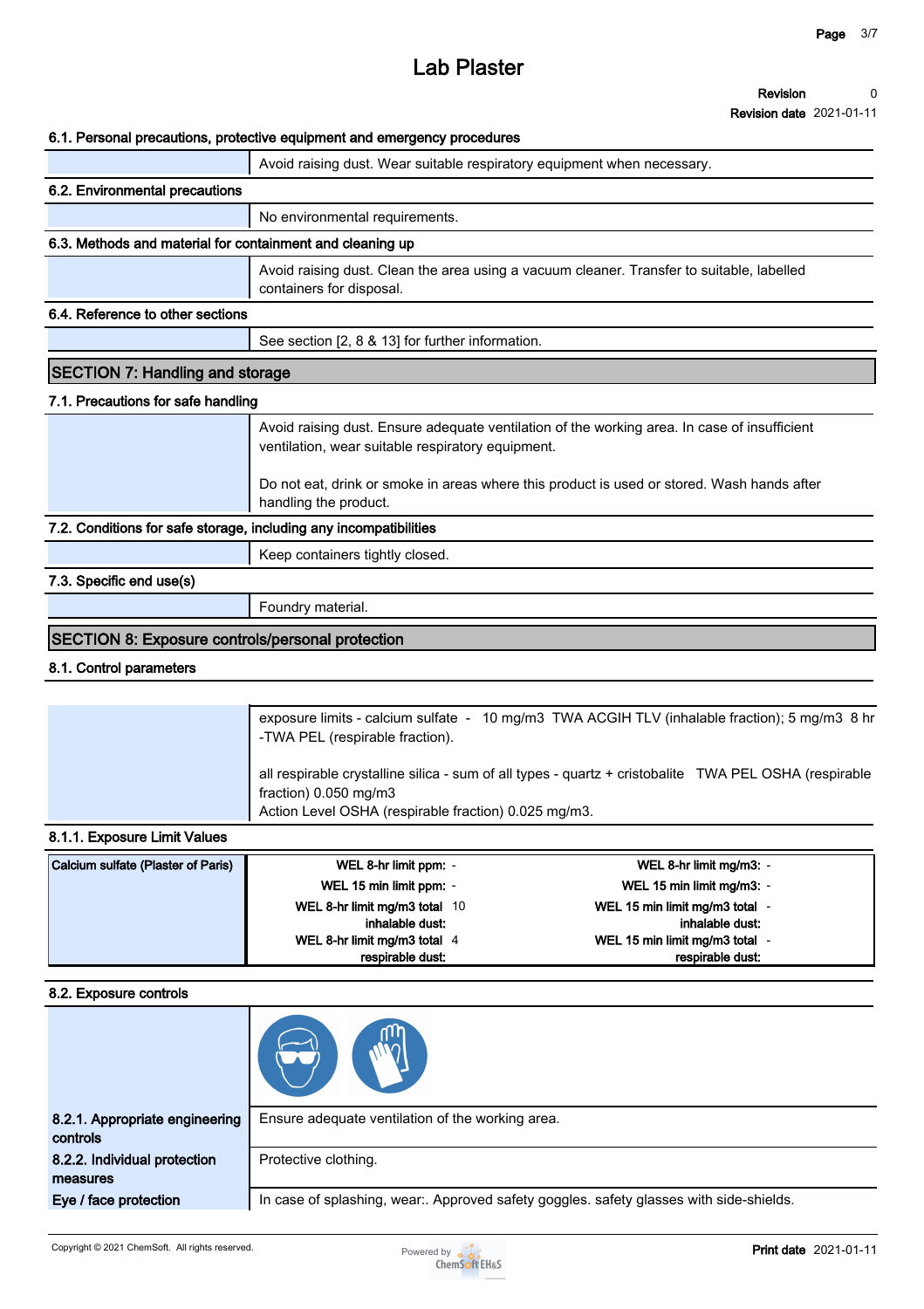| 8.2. Exposure controls                    |                                                    |
|-------------------------------------------|----------------------------------------------------|
| Skin protection -<br>Handprotection       | Wear suitable gloves.                              |
| <b>Respiratory protection</b>             | Suitable respiratory equipment.                    |
| 8.2.3. Environmental exposure<br>controls | Not normally required.                             |
| Occupational exposure<br>controls         | Appropriate local exhaust ventilation is required. |
|                                           |                                                    |

## **SECTION 9: Physical and chemical properties**

## **9.1. Information on basic physical and chemical properties**

| Appearance Powder                              |                                             |
|------------------------------------------------|---------------------------------------------|
| Colour White                                   |                                             |
| Odour Mild                                     |                                             |
|                                                | $pH$ 6 - 8                                  |
| Melting point $\vert$ 1450 °C                  |                                             |
|                                                | <b>Freezing Point   Not applicable.</b>     |
| Initial boiling point Not applicable.          |                                             |
|                                                | Flash point   Not applicable.               |
| <b>Evaporation rate</b> Not applicable.        |                                             |
| Flammability (solid, gas) Not applicable.      |                                             |
| Vapour pressure   Not applicable.              |                                             |
|                                                | Vapour density   Not applicable.            |
|                                                | Relative density $3$ (H2O = 1 $@$ 20 °C)    |
|                                                | Fat Solubility   Not applicable.            |
| <b>Partition coefficient</b> No data available |                                             |
| Autoignition temperature   Not applicable.     |                                             |
|                                                | Viscosity   No data available               |
| <b>Oxidising properties</b> Not applicable.    |                                             |
|                                                | <b>Solubility</b> Slightly soluble in water |

### **9.2. Other information**

| Surface tension   No data available<br>Gas group Not applicable.<br>Benzene Content   Not applicable.<br>Lead content Not applicable.<br>VOC (Volatile organic Not applicable. |            | <b>Conductivity</b> No data available |
|--------------------------------------------------------------------------------------------------------------------------------------------------------------------------------|------------|---------------------------------------|
|                                                                                                                                                                                |            |                                       |
|                                                                                                                                                                                |            |                                       |
|                                                                                                                                                                                |            |                                       |
|                                                                                                                                                                                |            |                                       |
|                                                                                                                                                                                |            |                                       |
|                                                                                                                                                                                | compounds) |                                       |

## **SECTION 10: Stability and reactivity**

## **10.1. Reactivity**

| Not applicable.                                                                               |  |
|-----------------------------------------------------------------------------------------------|--|
| 10.2. Chemical stability                                                                      |  |
| Stable under normal conditions.                                                               |  |
| 10.3. Possibility of hazardous reactions                                                      |  |
| No Significant Hazard.                                                                        |  |
|                                                                                               |  |
| When mixed with water, this product can become very hot. Do not make moulds of any body part. |  |
|                                                                                               |  |
|                                                                                               |  |

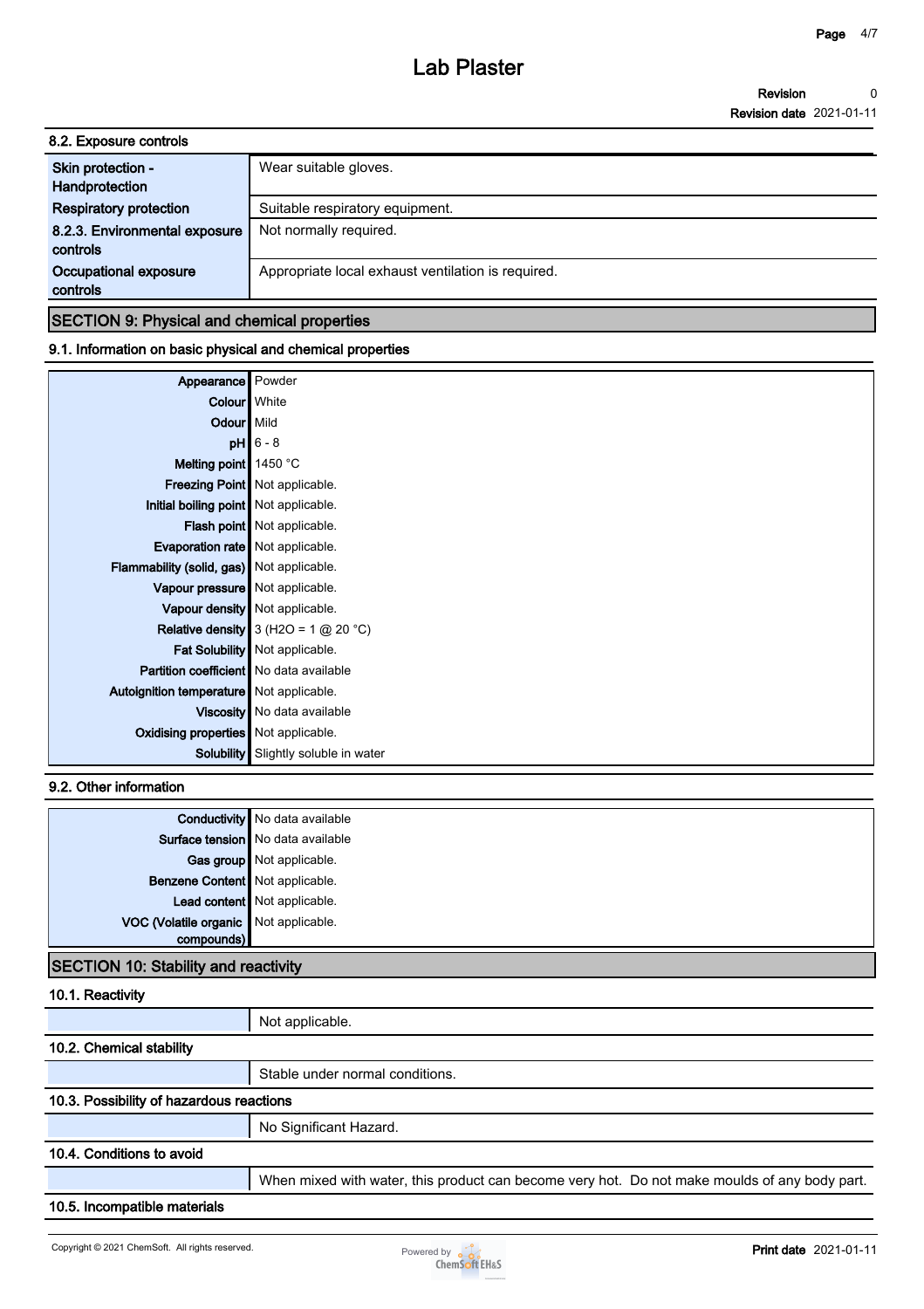**Revision date 2021-01-11**

| 10.5. Incompatible materials                    |                                                                                                                                                                                                                                                                                                                                                                                                                                                                        |
|-------------------------------------------------|------------------------------------------------------------------------------------------------------------------------------------------------------------------------------------------------------------------------------------------------------------------------------------------------------------------------------------------------------------------------------------------------------------------------------------------------------------------------|
|                                                 | mixing water and acids must be supervised, due to large amounts of heat produced.                                                                                                                                                                                                                                                                                                                                                                                      |
| 10.6. Hazardous decomposition products          |                                                                                                                                                                                                                                                                                                                                                                                                                                                                        |
|                                                 | calcium oxide. Sulphur oxides.                                                                                                                                                                                                                                                                                                                                                                                                                                         |
| <b>SECTION 11: Toxicological information</b>    |                                                                                                                                                                                                                                                                                                                                                                                                                                                                        |
| 11.1. Information on toxicological effects      |                                                                                                                                                                                                                                                                                                                                                                                                                                                                        |
| <b>Acute toxicity</b>                           | Intended use. No Significant Hazard.                                                                                                                                                                                                                                                                                                                                                                                                                                   |
| Skin corrosion/irritation                       | No irritation expected.                                                                                                                                                                                                                                                                                                                                                                                                                                                |
| Serious eye damage/irritation                   | Causes eye irritation.                                                                                                                                                                                                                                                                                                                                                                                                                                                 |
| Respiratory or skin<br>sensitisation            | No sensitizaton effects reported.                                                                                                                                                                                                                                                                                                                                                                                                                                      |
| Germ cell mutagenicity                          | No mutagenic effects reported.                                                                                                                                                                                                                                                                                                                                                                                                                                         |
| Carcinogenicity                                 | Known Human Carcinogens (Category 1).                                                                                                                                                                                                                                                                                                                                                                                                                                  |
| Reproductive toxicity                           | No observed effect level. No observed effect concentration.                                                                                                                                                                                                                                                                                                                                                                                                            |
| STOT-single exposure                            | No known adverse health effects.                                                                                                                                                                                                                                                                                                                                                                                                                                       |
| STOT-repeated exposure                          | Chronic effects < 1% respirable crystalline silica                                                                                                                                                                                                                                                                                                                                                                                                                     |
|                                                 | Prolonged inhalation of respirable crystalline silica<br>In 1997, the International Agency for Research on Cancer (IARC) concluded that crystalline silica<br>inhaled from occupational sources can cause lung cancer in humans. However it pointed out that<br>not all industrial circumstances, nor all crystalline silica types, were to be incriminated. (IARC<br>Monographs on the evaluation of the carcinogenic risks of chemicals to humans, Silica, silicates |
|                                                 | dust and organic fibers, 1997, Vol. 68, IARC, Lyon, France). In June 2003, the European<br>Commission's Scientific Committee for Occupational Exposure Limits (SCOEL) concluded:                                                                                                                                                                                                                                                                                       |
|                                                 | (SCOEL SUM Doc 94-final on respirable crystalline silica, June 2003)<br>There is a body of evidence supporting the fact that increased cancer risk would be limited to<br>people already suffering from silicosis. Worker protection against silicosis should be assured by<br>respecting the existing regulatory occupational exposure limits and implementing additional risk<br>management measures where required (see Section 16).                                |
| <b>Aspiration hazard</b>                        | No Significant Hazard.                                                                                                                                                                                                                                                                                                                                                                                                                                                 |
| 11.1.4. Toxicological Information               |                                                                                                                                                                                                                                                                                                                                                                                                                                                                        |
|                                                 | No data available                                                                                                                                                                                                                                                                                                                                                                                                                                                      |
| <b>SECTION 12: Ecological information</b>       |                                                                                                                                                                                                                                                                                                                                                                                                                                                                        |
| 12.1. Toxicity                                  |                                                                                                                                                                                                                                                                                                                                                                                                                                                                        |
| <b>Lab Plaster</b>                              | Fish LC50/96h: 1970.000 mg/l                                                                                                                                                                                                                                                                                                                                                                                                                                           |
|                                                 |                                                                                                                                                                                                                                                                                                                                                                                                                                                                        |
| 12.2. Persistence and degradability             |                                                                                                                                                                                                                                                                                                                                                                                                                                                                        |
|                                                 | No data is available on this product.                                                                                                                                                                                                                                                                                                                                                                                                                                  |
| 12.3. Bioaccumulative potential                 |                                                                                                                                                                                                                                                                                                                                                                                                                                                                        |
|                                                 |                                                                                                                                                                                                                                                                                                                                                                                                                                                                        |
|                                                 | Does not bioaccumulate.                                                                                                                                                                                                                                                                                                                                                                                                                                                |
| <b>Partition coefficient</b>                    |                                                                                                                                                                                                                                                                                                                                                                                                                                                                        |
|                                                 | Lab Plaster No data available                                                                                                                                                                                                                                                                                                                                                                                                                                          |
|                                                 |                                                                                                                                                                                                                                                                                                                                                                                                                                                                        |
|                                                 |                                                                                                                                                                                                                                                                                                                                                                                                                                                                        |
|                                                 |                                                                                                                                                                                                                                                                                                                                                                                                                                                                        |
| 12.4. Mobility in soil                          | Not determined.                                                                                                                                                                                                                                                                                                                                                                                                                                                        |
| Copyright © 2021 ChemSoft. All rights reserved. |                                                                                                                                                                                                                                                                                                                                                                                                                                                                        |

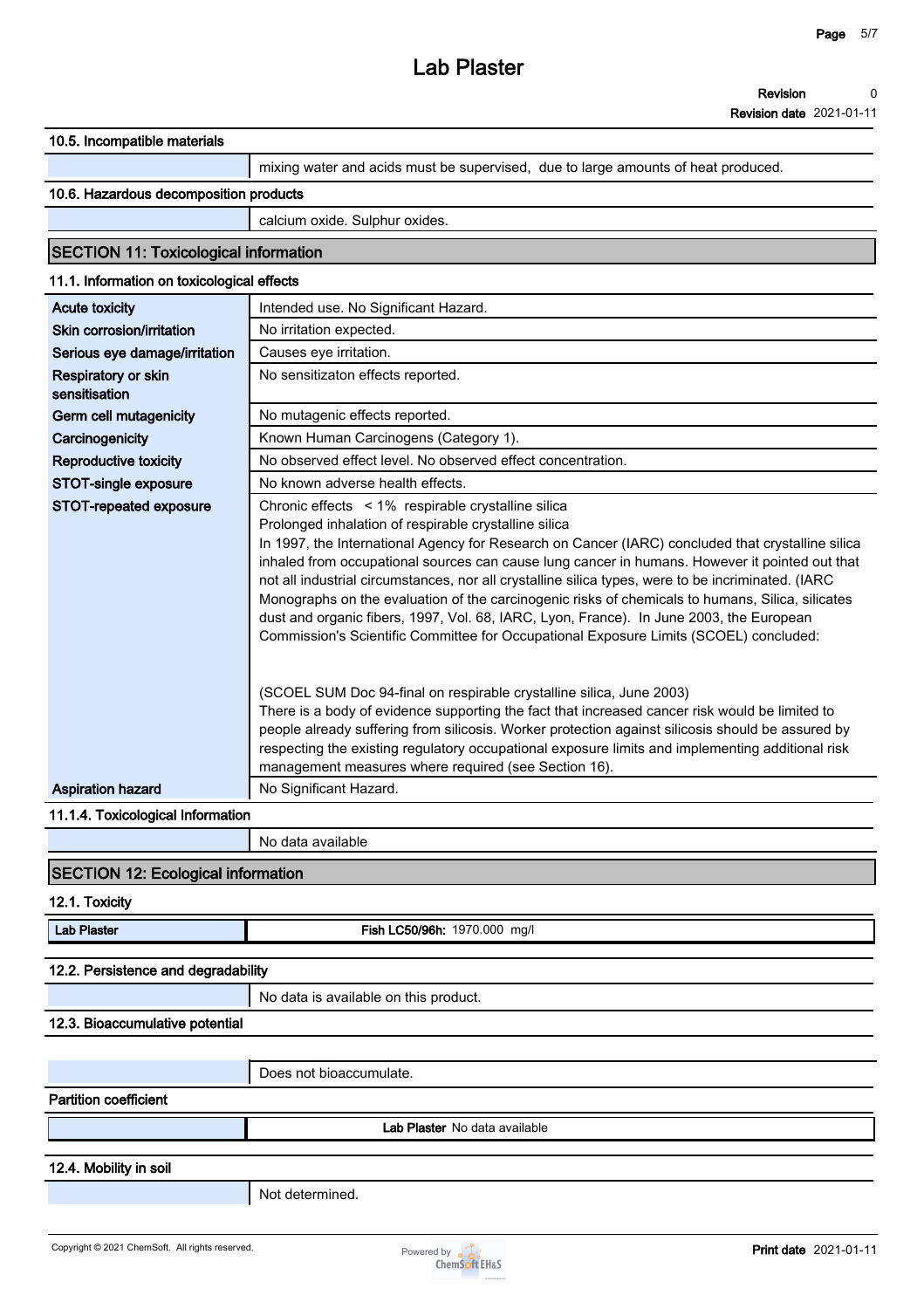| <b>Revision</b>                         |  |
|-----------------------------------------|--|
| <b>Decade the defendant of the U.S.</b> |  |

|                                            | <b>Revision date 2021-01-11</b>                                                                                                                                                                                                                                                                                                                                        |
|--------------------------------------------|------------------------------------------------------------------------------------------------------------------------------------------------------------------------------------------------------------------------------------------------------------------------------------------------------------------------------------------------------------------------|
| 12.5. Results of PBT and vPvB assessment   |                                                                                                                                                                                                                                                                                                                                                                        |
|                                            | Not determined.                                                                                                                                                                                                                                                                                                                                                        |
| 12.6. Other adverse effects                |                                                                                                                                                                                                                                                                                                                                                                        |
|                                            | Not applicable.                                                                                                                                                                                                                                                                                                                                                        |
| <b>SECTION 13: Disposal considerations</b> |                                                                                                                                                                                                                                                                                                                                                                        |
| 13.1. Waste treatment methods              |                                                                                                                                                                                                                                                                                                                                                                        |
|                                            | Dispose of in compliance with all. local and national regulations.                                                                                                                                                                                                                                                                                                     |
| <b>Disposal methods</b>                    |                                                                                                                                                                                                                                                                                                                                                                        |
|                                            | Contact a licensed waste disposal company.                                                                                                                                                                                                                                                                                                                             |
| <b>Disposal of packaging</b>               |                                                                                                                                                                                                                                                                                                                                                                        |
|                                            | Empty containers can be sent for disposal or recycling.                                                                                                                                                                                                                                                                                                                |
| <b>SECTION 14: Transport information</b>   |                                                                                                                                                                                                                                                                                                                                                                        |
| 14.1. UN number                            |                                                                                                                                                                                                                                                                                                                                                                        |
|                                            | The product is not classified as dangerous for carriage.                                                                                                                                                                                                                                                                                                               |
| 14.2. UN proper shipping name              |                                                                                                                                                                                                                                                                                                                                                                        |
|                                            | The product is not classified as dangerous for carriage.                                                                                                                                                                                                                                                                                                               |
| 14.3. Transport hazard class(es)           |                                                                                                                                                                                                                                                                                                                                                                        |
|                                            | The product is not classified as dangerous for carriage.                                                                                                                                                                                                                                                                                                               |
| 14.4. Packing group                        |                                                                                                                                                                                                                                                                                                                                                                        |
|                                            | The product is not classified as dangerous for carriage.                                                                                                                                                                                                                                                                                                               |
| 14.5. Environmental hazards                |                                                                                                                                                                                                                                                                                                                                                                        |
|                                            | The product is not classified as dangerous for carriage.                                                                                                                                                                                                                                                                                                               |
| 14.6. Special precautions for user         |                                                                                                                                                                                                                                                                                                                                                                        |
|                                            | The product is not classified as dangerous for carriage.                                                                                                                                                                                                                                                                                                               |
|                                            | 14.7. Transport in bulk according to Annex II of MARPOL 73/78 and the IBC Code                                                                                                                                                                                                                                                                                         |
|                                            | The product is not classified as dangerous for carriage.                                                                                                                                                                                                                                                                                                               |
| <b>Further information</b>                 |                                                                                                                                                                                                                                                                                                                                                                        |
|                                            | The product is not classified as dangerous for carriage.                                                                                                                                                                                                                                                                                                               |
| <b>SECTION 15: Regulatory information</b>  |                                                                                                                                                                                                                                                                                                                                                                        |
|                                            | 15.1. Safety, health and environmental regulations/legislation specific for the substance or mixture                                                                                                                                                                                                                                                                   |
| <b>Regulations</b>                         | U.S. FEDERAL REGULATIONS: Dental family of investments - Lab Plaster dental stone.<br>CERCLA 103 Reportable Quantity: is not subject to CERCLA reporting requirements. Many states<br>have more stringent release reporting requirements. Report spills required under federal, state<br>and local regulations.<br>Hazard Category For Section 311/312: Chronic health |
|                                            | Section 313 Toxic Chemicals: This product contains the following chemicals subject to Annual<br>Release Reporting Requirements Under SARA Title III, Section 313 (40 CFR 372): None                                                                                                                                                                                    |

**Section 302 Extremely Hazardous Substances (TPQ): None**

**EPA Toxic Substances Control Act (TSCA) Status: All of the components of this product are listed on the TSCA inventory.**

l,